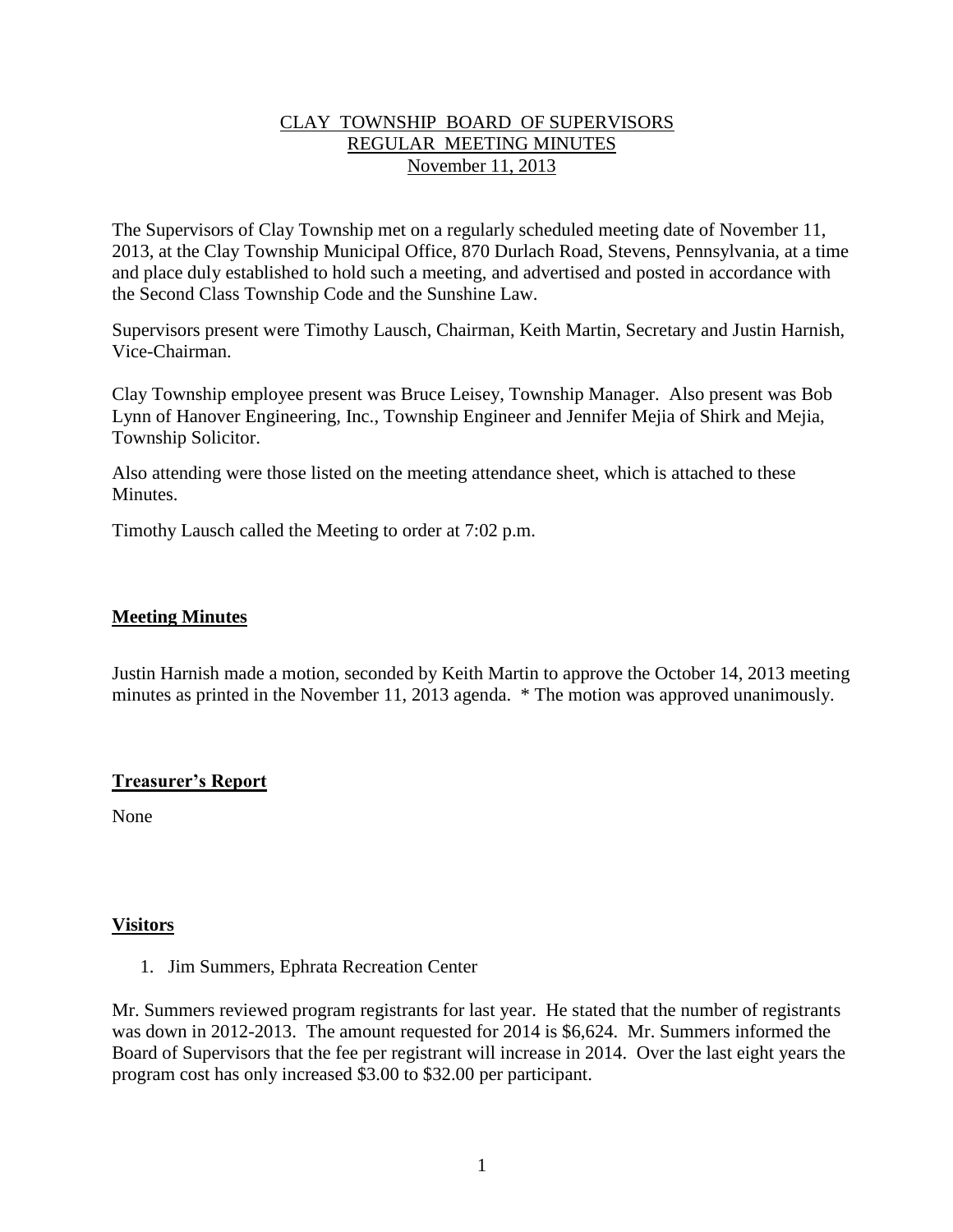2. Herb Noak, 216 Woodchuck Drive

Mr. Noak expressed his appreciation for the property posting done by Tomlinson & Bomberger for the weed and feed application that was done at Charity Gardens park. He also said the landscape planting replacements looks good. He voiced concern with the over flowing doggie waste trash cans. He also asked if it would be possible to clean grass off sidewalk after mowing.

The Board of Supervisors will look into the concerns.

3. Dick Weaver, 970 Forest Hill Road

Mr. Weaver asked what monies are given to the Ephrata Recreation Center by Clay Township.

Mr. Leisey stated that the Ephrata Recreation Center receives monies for the implementation of the Summer Rec Program. The Township's contribution is based on the number of actual participants of the previous year.

# **Engineer's Report**

1. Stormwater Management Ordinance Update

It was noted that DEP has approved the Lancaster County Stormwater Management Plan submitted by the Lancaster County Planning Commission. The deadline for adoption by municipalities in Lancaster County is May 7, 2014.

2. HomeTowne Square – Escrow Release #1

Bob Lynn, Township Engineer, review the request with the Board of Supervisors.

After review, Justin Harnish made a motion, seconded by Keith Martin to approve Escrow Release #1 in the amount of \$263,483.05 leaving a balance of \$1,094,954.78 as per the Hanover Engineering Associates letter dated 11/6/2013. \* The motion was unanimously approved.

Justin Harnish made a motion, seconded by Keith Martin to defer the requirement of "As Built Plans" until 50% of the escrow is released, conditioned upon Developer's written acknowledgment that the as-built may still be required at Township's request. Bob Lynn stated he would obtain acknowledgment from the Developer. \* The motion was unanimously approved.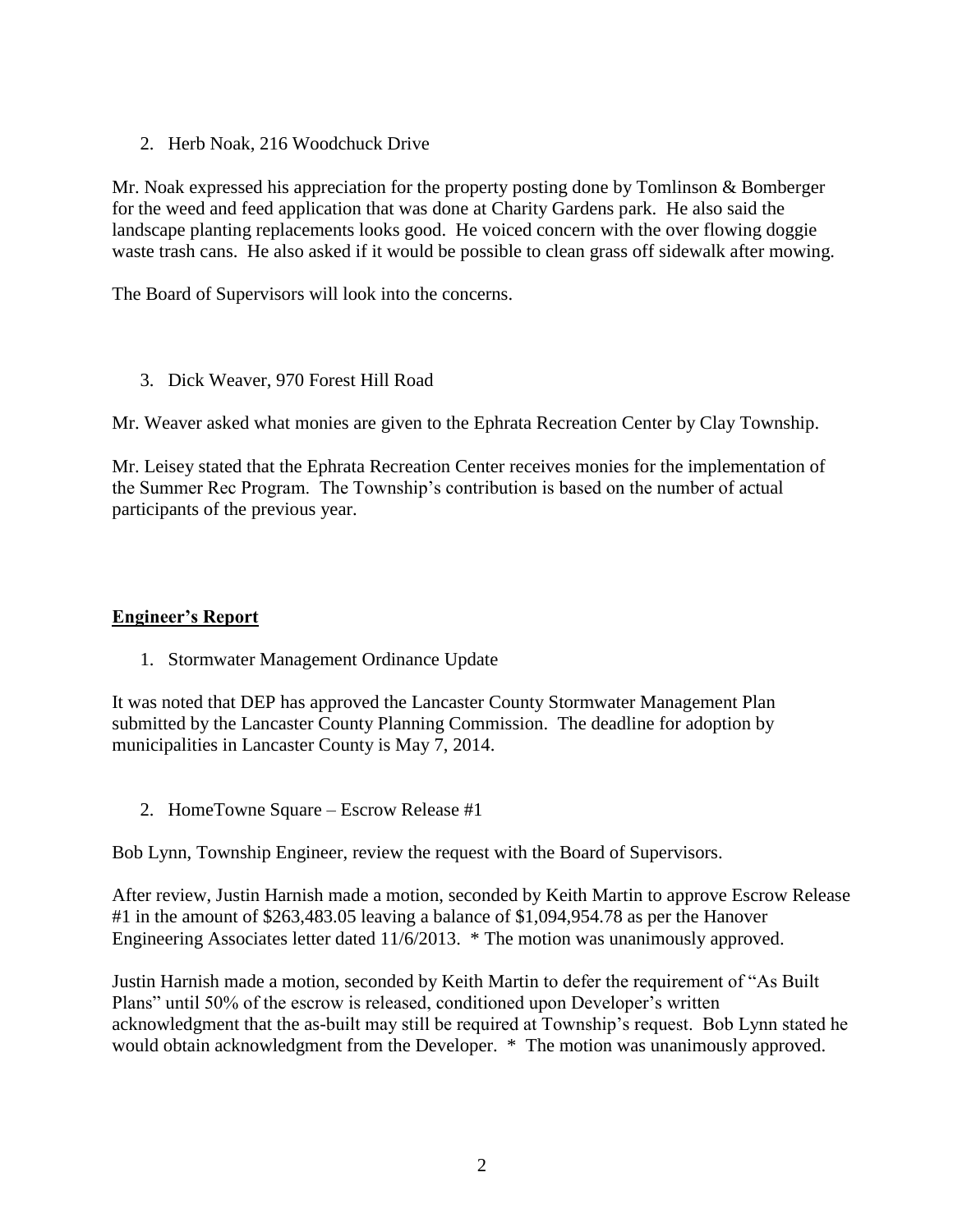3. HomeTowne Square – Field Change to Sanitary Sewer Facilities

Bob Lynn, Township Engineer, informed the Board of Supervisors that HomeTowne Square made some minor changes to the sewer gravity flow from Phase II to flow through Phase 1 to the Hackman Road pump station instead of running through an easement on Sweet William Way in the Wildflower Pond Development. Hanover Engineering Associates reviewed the changes, the Engineer is satisfied with the changes submitted, and sated that the changes do not constitute a significant change warranting an amended plan.

Keith Martin made a motion, seconded by Justin Harnish to approve and acknowledge receipt of plan changes dated 10/21/13. \* The motion was unanimously approved.

# 4. Hackman Road Pipe Replacement Project

The Township has ordered the material necessary to complete the project and LGH Construction is ready to complete install when the material arrives.

5. Approve Advertising Official Map Ordinance

There was discussion on what features should be noted on the Township's Official Map. Items discussed were names streets or roads, parks, schools, public buildings, shelters, State Game lands and Horseshoe Trail.

A decision was tabled until the next meeting. The Township will review the items and fine tune the choices until the next meeting.

6. Approve Two Sewer EDU's for 480 North Clay Road

Keith Martin made a motion, seconded by Justin Harnish to approve 2 EDU's (1 for an apartment and 1 for the Post Office) at the property located at 480 North Clay Road. \* The motion was unanimously approved.

7. Adpot Resolution for Additional ROW from Amy A. Boyer Property on North Clay Road

Justin Harnish made a motion, seconded by Keith Martin to approve and adopt Resolution #111113 to accept additional ROW from the Amy A. Boyer Subdivision plan for the property located at 335 North Clay Road. \* The motion was unanimously approved.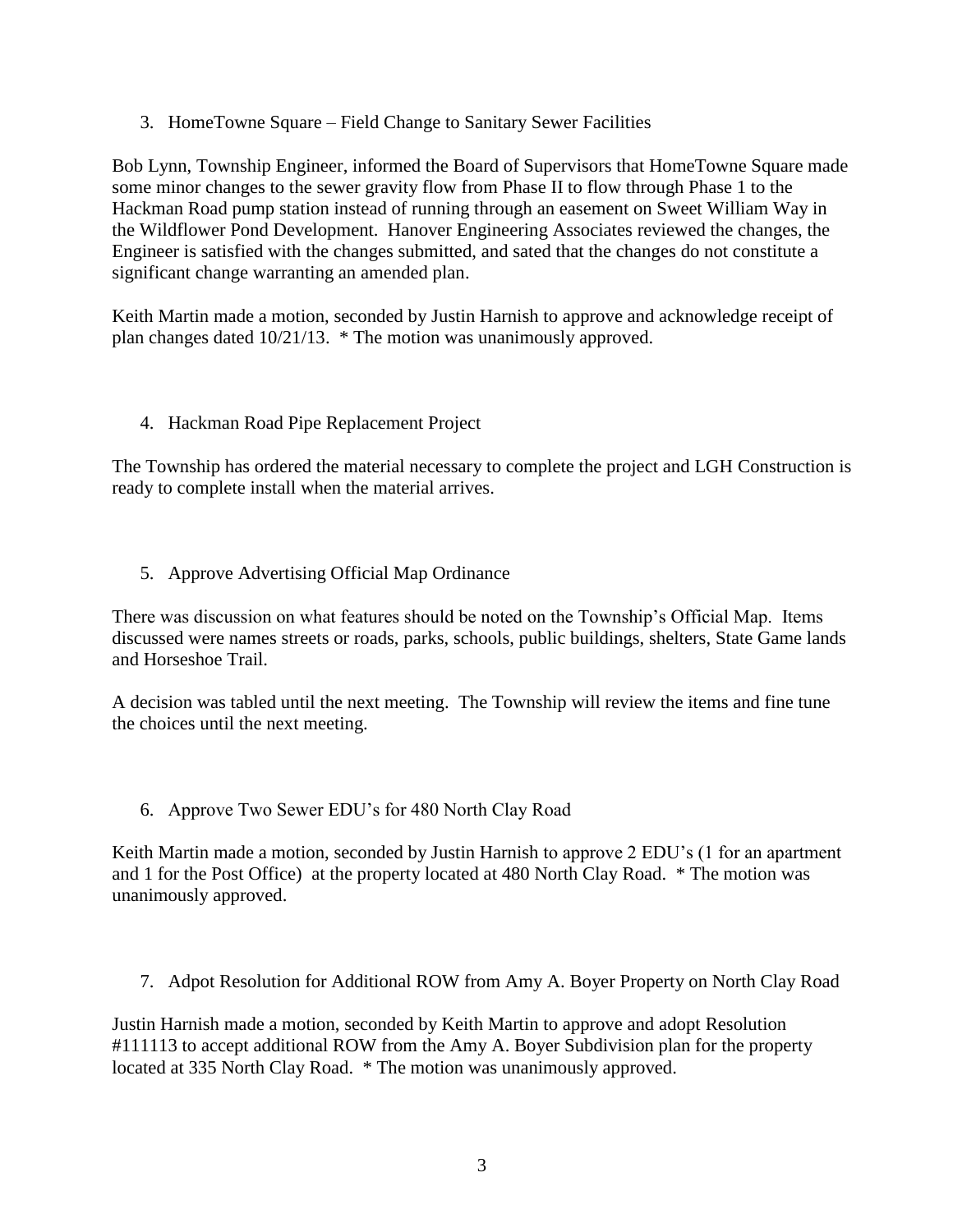# **Old Business**

1. Wildflower Pond

The Township Solicitor spoke with the Developers Attorney and he will be sending a meeting notice at the end of November to meet in January 2014 (will send series of 3 letters). Mr. Busko, developer and Joe Conigliaro, developer of Two Cousins met previously and there was no resolution at that meeting regarding stormwater basin maintenance issues.

The Township Solicitor will send a reminder letter regarding snow and ice removal.

2. Charity Gardens Pipe Replacement

The Township received quotes based on televising completed last year. The lowest quote from Video Pipe Services Inc \$9,400.00.

The Township Manager will meet with the Developer to discuss sharing of cost of the repair.

Item tabled until the next meeting.

# **New Business**

1. Non Uniform Pension Contribution

This item was tabled until the next meeting.

2. Approve Advertising School Resource Officer Ordinance

Justin Harnish made a motion, seconded by Keith Martin to approve advertising of the ordinance to extend the School Resource Officer relationship for an additional 3 years until 12/31/2016. \* The motion was unanimously approved.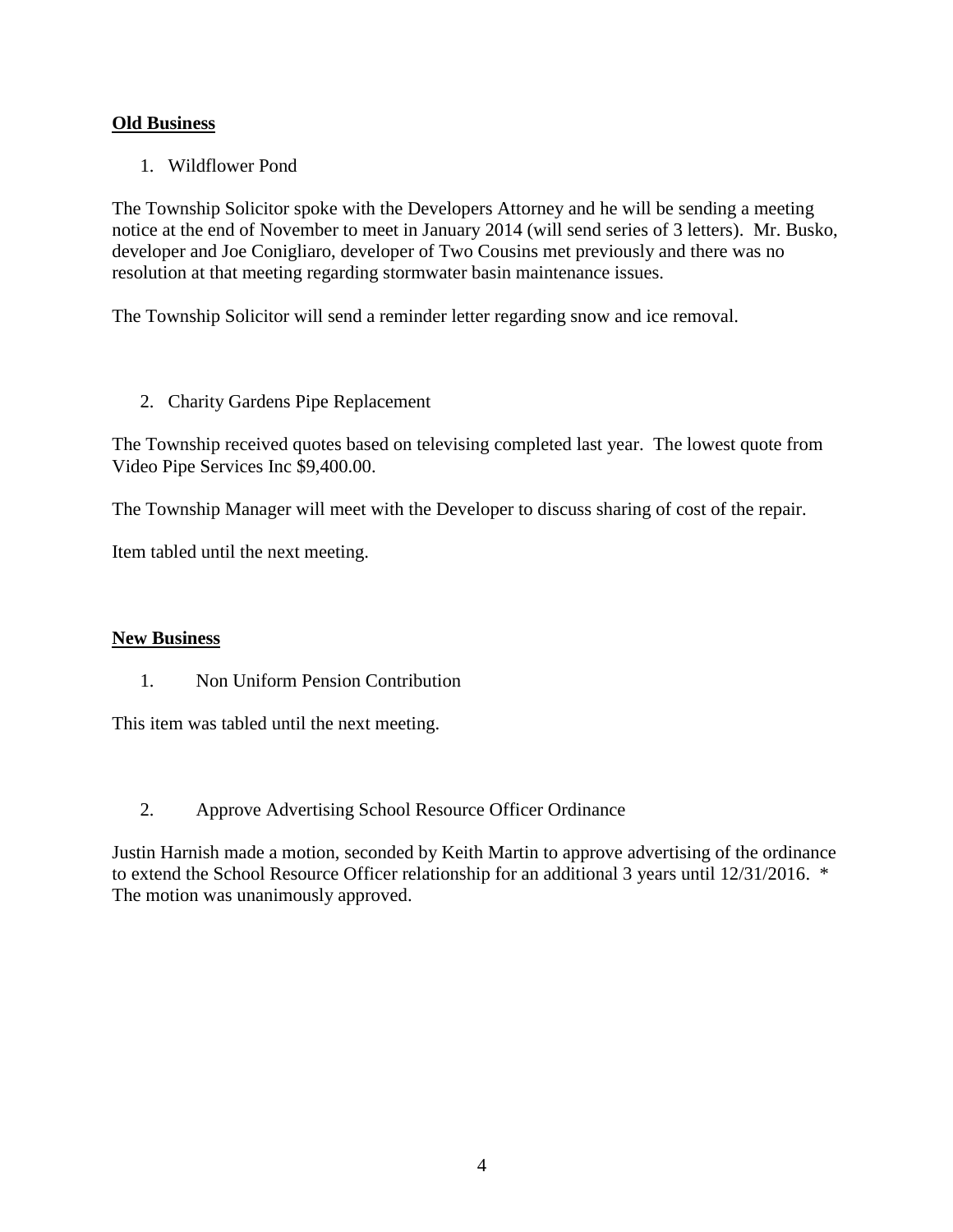### **Old Business – Cont**

3. Budget Discussions

There was discussion on the General Fund Budget regarding Capital Expenditures. There was also discussion on Liquid Fuel Capital Improvements. It was agreed upon that there will be no tax increase for the General Fund.

The 2014 Budget will be approved for advertising at the December 9, 2013 meeting after more discussion on Liquid Fuel Capital Improvements and Road Maintenance Projects.

# **Visitors – Cont**

4. Ralph Kurtz, 245 Durlach Road

Mr. Kurtz asked the Board of Supervisors to verify the location of all undeveloped Neighborhood Commercial tracts in the Township.

# **Bills to be Paid**

# General Fund

Justin Harnish made a motion, seconded by Keith Martin, to approve the General Fund bills totaling \$116,860.14 for the month of October. \* The motion was approved unanimously.

#### Rec Fund

Justin Harnish made a motion, seconded by Keith Martin, to approve the Recreation Fund bills totaling \$7,113.78 for the month of October. \* The motion was approved unanimously.

#### Sewer Fund

Justin Harnish made a motion, seconded by Keith Martin, to approve the Sewer Fund bills totaling \$3,612.69 for the month of October. \* The motion was approved unanimously.

# **Reports for the Month**

- 1. Chief of Police / Police Department
- 2. Fire Companies / Ambulance
- 3. DMR
- 4. Planning Commission Minutes
- 5. Engineer's Report